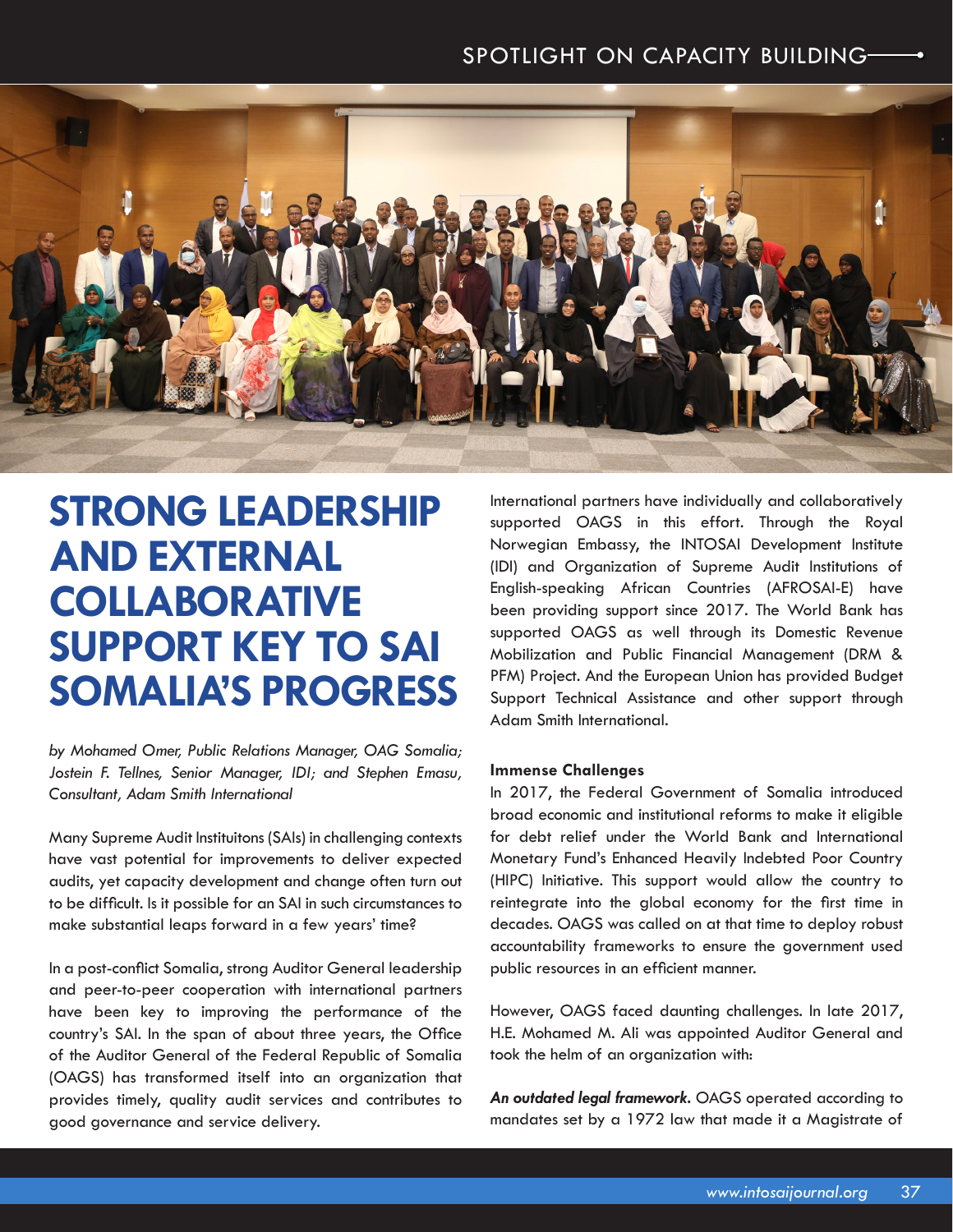### SPOTLIGHT ON CAPACITY BUILDING

Accounts—an arrangement incompatible with International Standards of Supreme Audit Institutions (ISSAIs).

*An outdated audit framework.* OAGS had low audit coverage and quality, and lacked key audit manuals based on ISSAIs.

*Severely limited financial support and staffing.* Without an adequate budget or financial support, OAGS had been

unable to hire a sufficient number of staff to execute audit mandates in a manner consistent with ISSAIs.

*Limited security in a high-risk environment.* OAGS works in a very fragile environment in Mogadishu, where physical security cannot be taken for granted. Both staff and advisors on the ground face a range of threats. OAGS conducts security reviews and briefs audit teams on a daily basis, so that they can take safety precautions

prior to being dispatched. The briefings contain updates on road closures, explosions, and warnings related to frequently targeted areas, including federal departments and agencies.

#### **Key Steps to Address Challenges**

Under the new Auditor General's leadership, OAGS took immediate steps to address these challenges::

*Developing the first ever 4-Year Strategic Plan (2017-2020).* The plan identified six Strategic Goals—including production

of timely, high-quality audit reports in line with ISSAIs—and over 30 strategic objectives designed to modernize OAGS.

*Developing a new audit bill in 2018.* In 2012, Somalia's Transitional Constitution established the principle of an independent OAGS. If enacted, the new audit law would enhance OAGS's mandate and independence, in line with international best practices and the Westminster model, which is commonly used by many AFROSAI-E members. The bill has been approved by Parliament's Lower House and is awaiting the signature of the President.

*Enlisting the support of the federal government and international community.* The Federal Government of Somalia increased its budgetary allocation to OAGS, limited resources permitting.

The international community also provided key financial resources, expertise, and logistical support, including refurbishing OAGS's premises into a modern office.

*Enhancing staff capacity to carry out audits using ISSAIs.* AFROSAI-E and IDI signed a cooperation agreement to help OAGS build capacity from 2018 to 2020, with funding from the Norwegian government. As part of this effort, IDI

> and AFROSAI-E trained audit staff and provided hands-on technical support, greatly improving the quality of audit reports. OAGS customized and translated Financial Audit and Compliance Audit manuals, based on ISSAIs, for use by audit staff.

> *Increasing collaboration.* OAGS obtained the support of advisors on the ground to improve the quality of audit reports, raised the visibility of OAGS activities, and enhanced its engagement

with stakeholders and collaboration with Somalia's Federal Member States.

#### **Historic Progress**

*"The Auditor General's strong, high visibility leadership, engagement with relevant authorities, and decision to publish audit reports since 2019 has enhanced the standing of the SAI."* 

> In 2019, OAGS issued three historic audit reports for the first time: (1) an audit report on the financial statements of the federal government; (2) a consolidated compliance audit report for all security sector entities; and (3) a consolidated compliance audit report for 20 non–security sector entities. The reports can be accessed [here](https://oag.gov.so/audit-reports/).

> These reports were a significant achievement for the country and for OAGS, which delivered on its mandate. OAGS submitted the reports to the Parliament and sent copies to the offices of the President and Prime Minster. The reports also attracted significant attention from a public and press increasingly eager to scrutinize the federal government. And in a true historic milestone, AFROSAI-E recognized OAGS for conducting the audits in accordance with ISSAIs.

> OAGS issued audit reports again in 2020, a second year of progress. OAGS found that the financial statements of the federal government were much better than the previous year, as the government had made progress complying with the Cash Basis International Public Sector Accounting